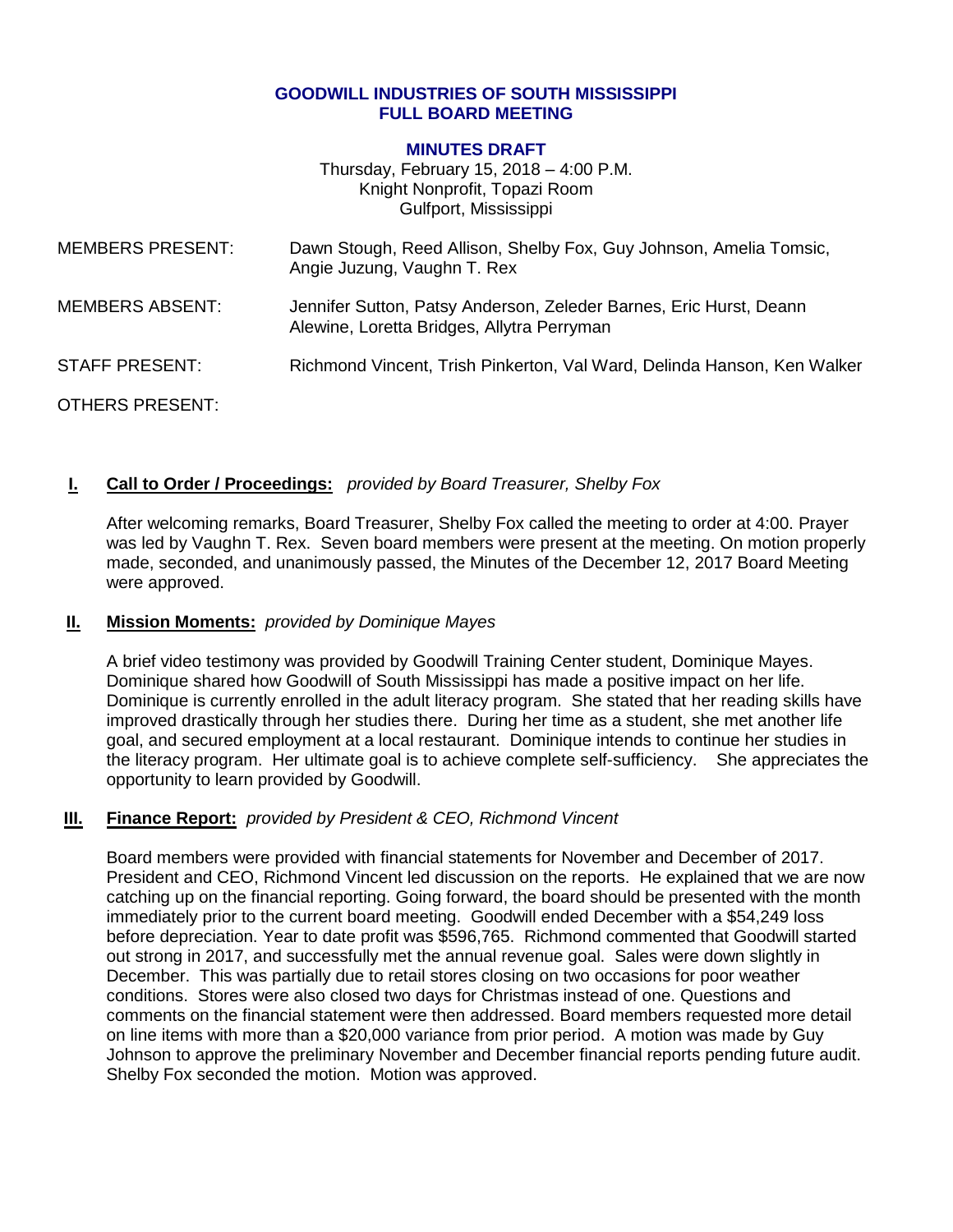A report reflecting bank balances as of December 31, 2017 was then reviewed. Richmond commented that we had a good cash flow in 2017. Board members will be presented with bank balances on a quarterly basis in 2018.

# **IV. Review Board of Directors Scorecard:** *provided by Board Treasurer, Shelby Fox*

Richmond Vincent began discussion on the 2017 board member scorecard. Board members were provided with a finalized copy displaying status of each line item at the end of 2017. Line items in yellow are considered, "not on target, but in process". Green indicates "on target" and red indicates "not on target". Each board committee had a separate scorecard. All committees were able to meet goals set in 2017. During discussion of the Board Development Committee, it was noted that there was an opening for the position of Chair. Following discussion, Angie Juzung was selected as Chair of the Board Development Committee effective immediately. Going forward, the Board Development Committee will lead the new board member nomination process.

At this time, board member surveys were distributed. A report will be given on the results of the survey at the next full board meeting.

# **V. Review Operational Scorecard:** *provided by President & CEO, Richmond Vincent*

The finalized copy of the 2017 operational scorecard was provided to board members. Richmond gave a verbal summary of all four major areas of focus. The majority of goals were on target at the end of 2017. A copy of the 2018 organizational scorecard was also presented at this time.

## **VI. FEC, Opening Ceremony:** *provided by President & CEO, Richmond Vincent*

Richmond Vincent stated that an Opening Ceremony and Job Fair are scheduled for Thursday, March 1, 2018, at the Family Enrichment Center in Gadson Point. Board members will be sent an electronic invitation to this event. Several other local employers including Memorial Hospital will be joining Goodwill for this Job Fair.

# **VII. GII Conference of Executives Update:** *provided by President & CEO, Richmond Vincent*

Richmond Vincent attended the Goodwill Industries International (GII) Conference of Executives. One of the topics of the conference was the momentum to raise the federal minimum wage. Richmond stressed that Goodwill of South Mississippi intends to be prepared for this possibility. Goodwill of South Mississippi is gradually raising wages before it becomes mandatory. Other conference topics included the fiscal stability of Goodwills across the country. GII was urged to recognize and stabilize faltering Goodwills in order to protect the brand. GII operates a network of 183 independent Goodwill organizations. The concept of these individual Goodwill organizations evolving into a shared services model was also discussed. The purchasing power and collective impact of these Goodwills as a group would be substantial.

# **VIII. Chairman's Remarks:** *provided by Board Treasurer, Shelby Fox*

Board Treasurer, Shelby Fox introduced the topic of changing the board meeting time from 4:00 p.m. to 3:30 p.m. This change would better accommodate those who need to leave the meeting no later than 5:00 p.m. Following discussion, Amelia Tomsic made a motion to change the meeting time to 3:30. Vaughn T. Rex seconded the motion. Motion passed by unanimous vote of the full board.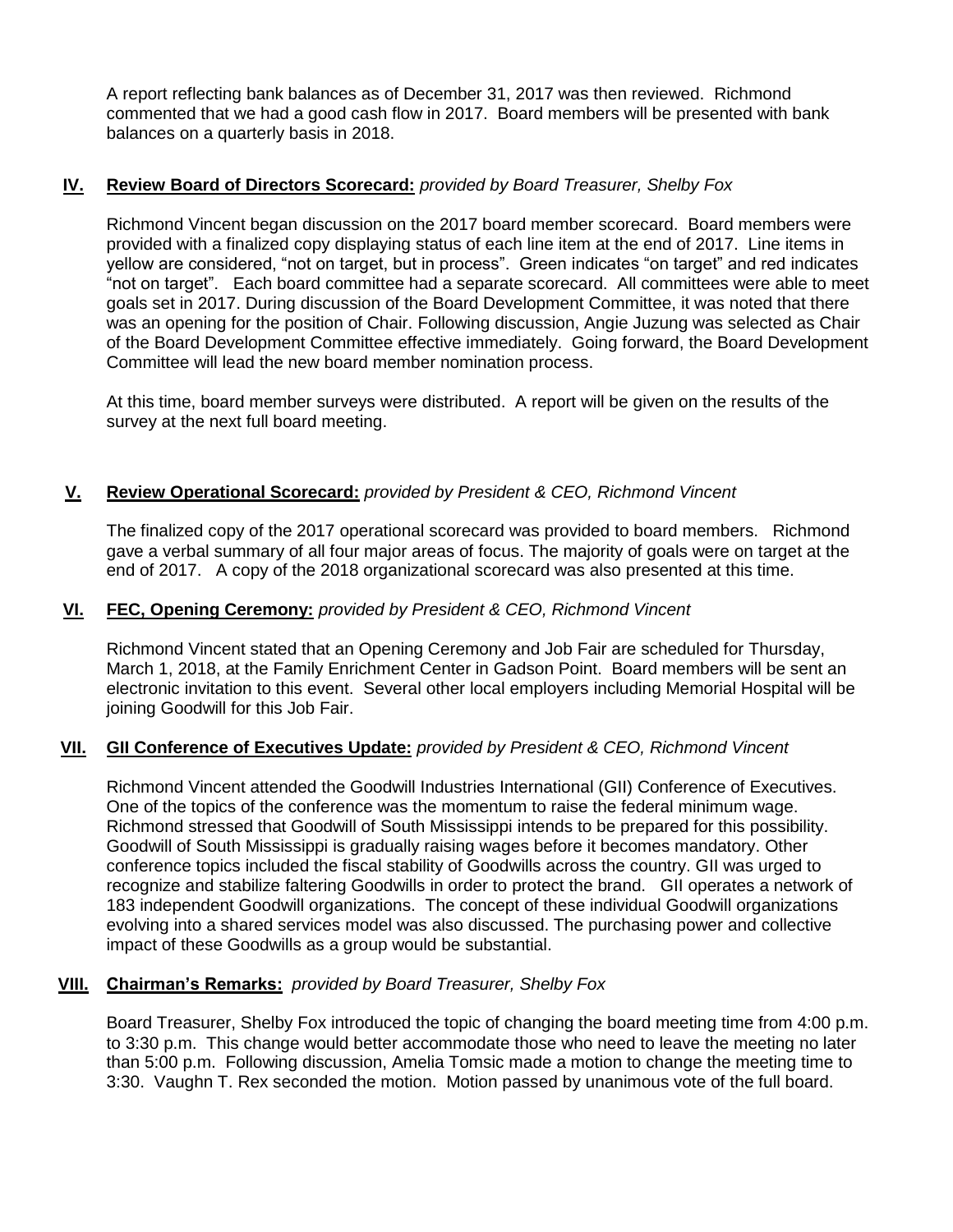Board members then discussed the 2018 Annual Board Meeting and Awards Banquet. It was determined that this event will be held in April of 2018. A small committee will be selected to interview candidates for the Employee of the Year. More information on this topic will be provided once arrangements are completed.

Shelby Fox stated that she is enthusiastic about the course this organization is following and is optimistic about the growth projected in 2018. It was moved by Vaughn T. Rex and seconded by Angie Juzung to adjourn the meeting. Meeting was adjourned.

Respectfully submitted,

Deann Alewine Board Secretary Goodwill of South Mississippi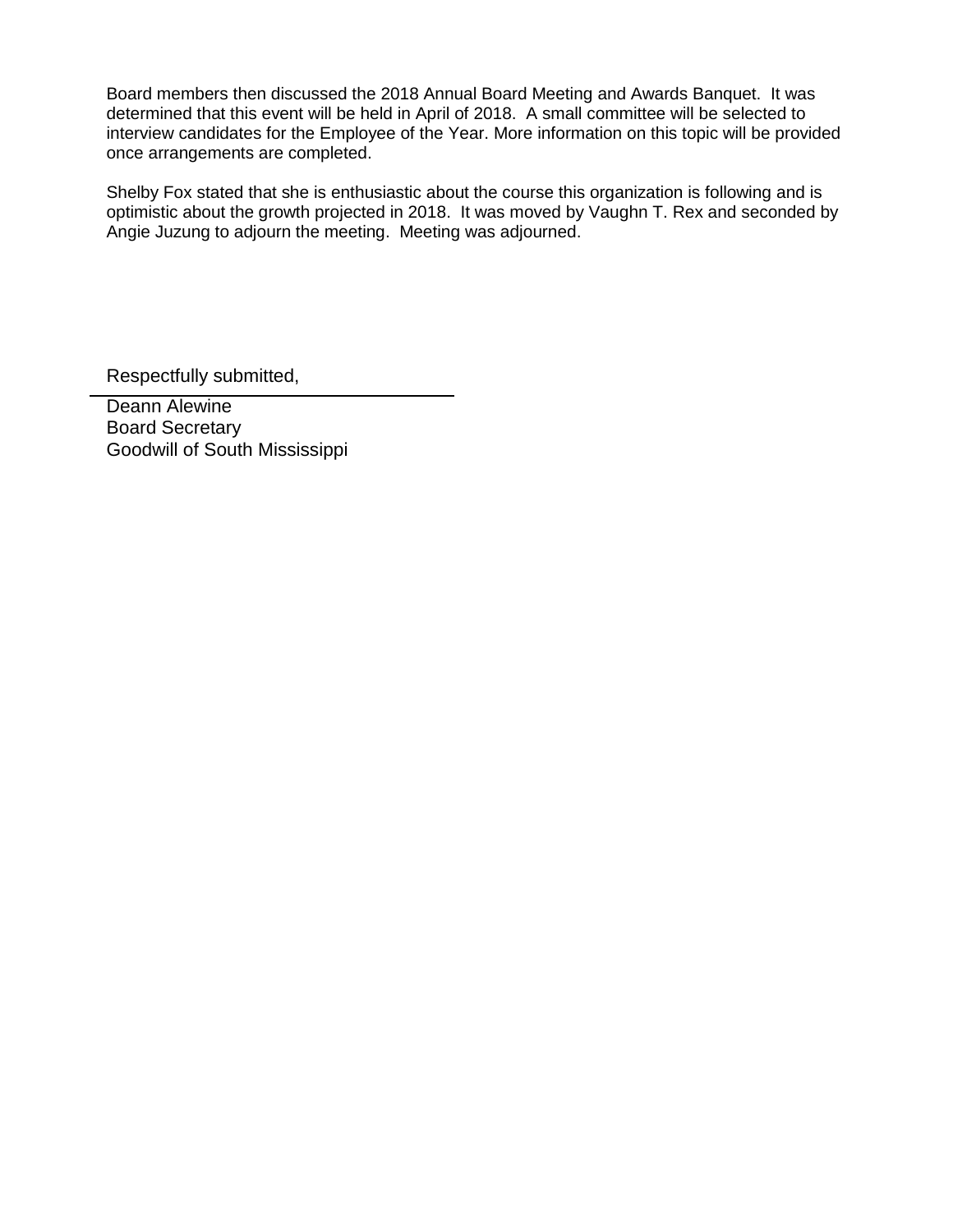#### **MISSISSIPPI GOODWORKS FULL BOARD MEETING**

#### **MINUTES DRAFT**

Thursday, February 15, 2018 – 4:45 P.M. Knight Nonprofit, Topazi Room Gulfport, Mississippi

- MEMBERS PRESENT: Dawn Stough, Reed Allison, Shelby Fox, Guy Johnson, Amelia Tomsic, Angie Juzung, Vaughn T. Rex
- MEMBERS ABSENT: Jennifer Sutton, Patsy Anderson, Zeleder Barnes, Eric Hurst, Deann Alewine, Loretta Bridges, Allytra Perryman

STAFF PRESENT: Richmond Vincent, Trish Pinkerton, Val Ward, Delinda Hanson, Ken Walker

**I. Call to Order / Proceedings:** *provided by Board Treasurer, Shelby Fox*

After welcoming remarks, Board Treasurer, Shelby Fox called the meeting to order at 4:00. Prayer was led by Vaughn T. Rex. Seven board members were present at the meeting. On motion properly made, seconded, and unanimously passed, the Minutes of the December 12, 2017 Board Meeting were approved.

#### **II. Mission Moments:** *provided by Dominique Mayes*

A brief video testimony was provided by Goodwill Training Center student, Dominique Mayes. Dominique shared how Goodwill of South Mississippi has made a positive impact on her life. Dominique is currently enrolled in the adult literacy program. She stated that her reading skills have improved drastically through her studies there. During her time as a student, she has met another life goal, and secured employment at a local restaurant. Dominique intends to continue her studies in the literacy program. Her ultimate goal is to achieve complete self-sufficiency. She appreciates the opportunity to learn provided by Goodwill and Mississippi Goodworks.

### **III. Finance Report:** *provided by President & CEO, Richmond Vincent*

Board members were provided with financial statements for November and December of 2017. President and CEO, Richmond Vincent led discussion on the reports. He explained that we are now catching up on the financial reporting. Going forward, the board should be presented with the month immediately prior to the current board meeting. Mississippi Goodworks ended December with a \$97,078 profit before depreciation. Year to date profit was \$269,553. Questions and comments on the financial statement were then addressed. Board members requested more detail on line items with more than a \$20,000 variance from prior period. A motion was made by Guy Johnson to approve the preliminary November and December financial reports pending future audit. Shelby Fox seconded the motion. Motion was approved.

A report reflecting bank balances as of December 31, 2017 was then reviewed. Richmond commented that we had a good cash flow in 2017. Board members will be presented with bank balances on a quarterly basis in 2018.